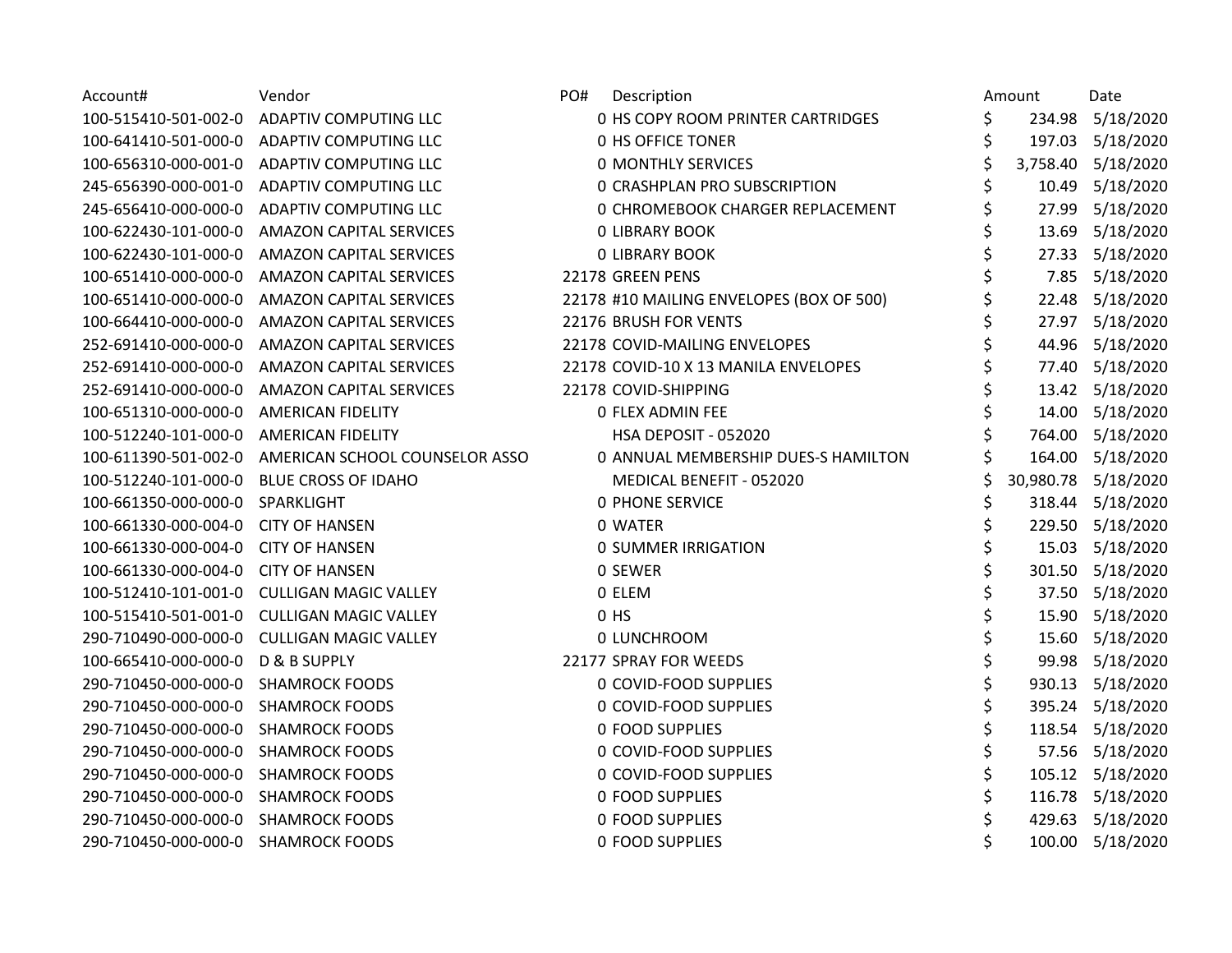| 290-710450-000-000-0 SHAMROCK FOODS |                                                  | <b>0 FOOD SUPPLIES</b>                    | \$       | 119.97 5/18/2020    |
|-------------------------------------|--------------------------------------------------|-------------------------------------------|----------|---------------------|
| 100-664410-000-000-0                | <b>GEM STATE PAPER</b>                           | <b>0 SUPPLIES TO RESURFACE GYM</b>        | \$       | 1,584.40 5/18/2020  |
| 252-691410-000-000-0                | <b>GEM STATE PAPER</b>                           | 0 COVID-LATEX GLOVES                      | 17.09    | 5/18/2020           |
| 252-691410-000-000-0                | <b>GEM STATE PAPER</b>                           | 0 COVID-DISINFECTANT                      | 54.47    | 5/18/2020           |
| 252-691410-000-000-0                | <b>GEM STATE PAPER</b>                           | 0 COVID-CLEANER W/ BLEACH                 | 73.09    | 5/18/2020           |
| 252-691410-000-000-0                | <b>GEM STATE PAPER</b>                           | 0 COVID-BLEACH & SPRAYER                  | 22.00    | 5/18/2020           |
| 290-710390-000-000-0                | <b>GLACIER REFRIGERATION INC</b>                 | 0 CHECKED UNIT FOR CLOG-RESET MOTOR       | 85.50    | 5/18/2020           |
| 100-656390-000-000-0                | <b>GREAT AMERICA FINANCIAL SERV</b>              | <b>0 COPIER AGREEMENT-HS</b>              | 121.00   | 5/18/2020           |
| 252-691410-000-000-0                | HANSEN ELEMENTARY SCHOOL                         | 0 COVID-CARDS TO SEND HOME TO STUDENTS    |          | 98.41 5/18/2020     |
| 100-512220-101-000-0                | <b>HANSEN SCHOOL DISTRICT #415</b>               | EMPLOYER SHARE FICA/MC - 052020           |          | 12,497.77 5/18/2020 |
| 100-512210-101-000-0                | HANSEN SCHOOL DISTRICT #415                      | <b>EMPLOYER SHARE RETIREMENT - 052020</b> |          | 19,137.34 5/18/2020 |
| 100-512110-101-000-0                | HANSEN SCHOOL DISTRICT #415                      | ELEMENTARY TEACHER - 052020               |          | 37,962.95 5/18/2020 |
| 100-512110-101-001-0                | HANSEN SCHOOL DISTRICT #415                      | ELEMENTARY-ELL CERTIFIED - 052020         |          | 259.58 5/18/2020    |
| 100-512115-101-001-0                | <b>HANSEN SCHOOL DISTRICT #415</b>               | ELEMENTARY PARA - 052020                  |          | 1,372.80 5/18/2020  |
| 100-515110-501-000-0                | <b>HANSEN SCHOOL DISTRICT #415</b>               | SECONDARY TEACHER - 052020                |          | 26,739.04 5/18/2020 |
| 100-515110-501-001-0                | <b>HANSEN SCHOOL DISTRICT #415</b>               | SECONDARY-ELL CERTIFIED - 052020          | \$       | 259.58 5/18/2020    |
| 100-515115-501-000-0                | <b>HANSEN SCHOOL DISTRICT #415</b>               | SECONDARY PARA - 052020                   | 3,377.76 | 5/18/2020           |
| 100-519110-501-000-0                | HANSEN SCHOOL DISTRICT #415                      | SECONDARY-VOCATIONAL EDU - 052020         | 3,291.66 | 5/18/2020           |
| 100-521110-101-000-0                | <b>HANSEN SCHOOL DISTRICT #415</b>               | SPECIAL ED CERTIFIED-ELE - 052020         |          | 3,776.00 5/18/2020  |
| 100-521115-101-000-0                | <b>HANSEN SCHOOL DISTRICT #415</b>               | SPECIAL ED CLASSIFIED-EL - 052020         |          | 353.85 5/18/2020    |
| 100-521115-501-000-0                | HANSEN SCHOOL DISTRICT #415                      | SPECIAL ED CLASSIFIED-SE - 052020         | \$       | 349.11 5/18/2020    |
| 100-521165-501-000-0                | HANSEN SCHOOL DISTRICT #415                      | SPECIAL ED SUBSTITUTE - 052020            |          | 1,216.00 5/18/2020  |
| 100-522110-101-000-0                | HANSEN SCHOOL DISTRICT #415                      | SPECIAL ED PRESCHOOL-TEA - 052020         |          | 3,942.66 5/18/2020  |
| 100-522115-101-000-0                | <b>HANSEN SCHOOL DISTRICT #415</b>               | SPECIAL ED PRESCHOOL-PAR - 052020         |          | 218.50 5/18/2020    |
| 100-531115-501-000-0                | <b>HANSEN SCHOOL DISTRICT #415</b>               | ACTIVITY-ATHLETIC DIRECT - 052020         | 417.08   | 5/18/2020           |
| 100-531115-501-000-0                | HANSEN SCHOOL DISTRICT #415                      | ACTIVITY-COACH - 052020                   | 9,175.83 | 5/18/2020           |
| 100-611110-101-000-0                | HANSEN SCHOOL DISTRICT #415                      | GUIDANCE-ELEM - 052020                    | 696.78   | 5/18/2020           |
| 100-611110-501-000-0                | HANSEN SCHOOL DISTRICT #415                      | GUIDANCE-SEC - 052020                     |          | 2,622.92 5/18/2020  |
| 100-611110-501-000-0                | HANSEN SCHOOL DISTRICT #415                      | <b>GUIDANCE EXTENDED DAYS - 052020</b>    |          | 278.65 5/18/2020    |
| 100-616110-000-000-0                | HANSEN SCHOOL DISTRICT #415                      | SPED SUPPORT-CERT - 052020                |          | 4,890.66 5/18/2020  |
| 100-616110-101-000-0                | <b>HANSEN SCHOOL DISTRICT #415</b>               | SPED SUPPORT DIRECTOR-EL - 052020         |          | 333.33 5/18/2020    |
| 100-616110-501-000-0                | HANSEN SCHOOL DISTRICT #415                      | SPED SUPORT-BIP DIRECTOR - 052020         |          | 333.33 5/18/2020    |
| 100-616110-501-000-0                | <b>HANSEN SCHOOL DISTRICT #415</b>               | SPED SUPPORT DIRECTOR-SE - 052020         |          | 333.33 5/18/2020    |
|                                     | 100-632110-000-000-0 HANSEN SCHOOL DISTRICT #415 | DISTRICT ADMINISTRAT - 052020             |          | 7,425.00 5/18/2020  |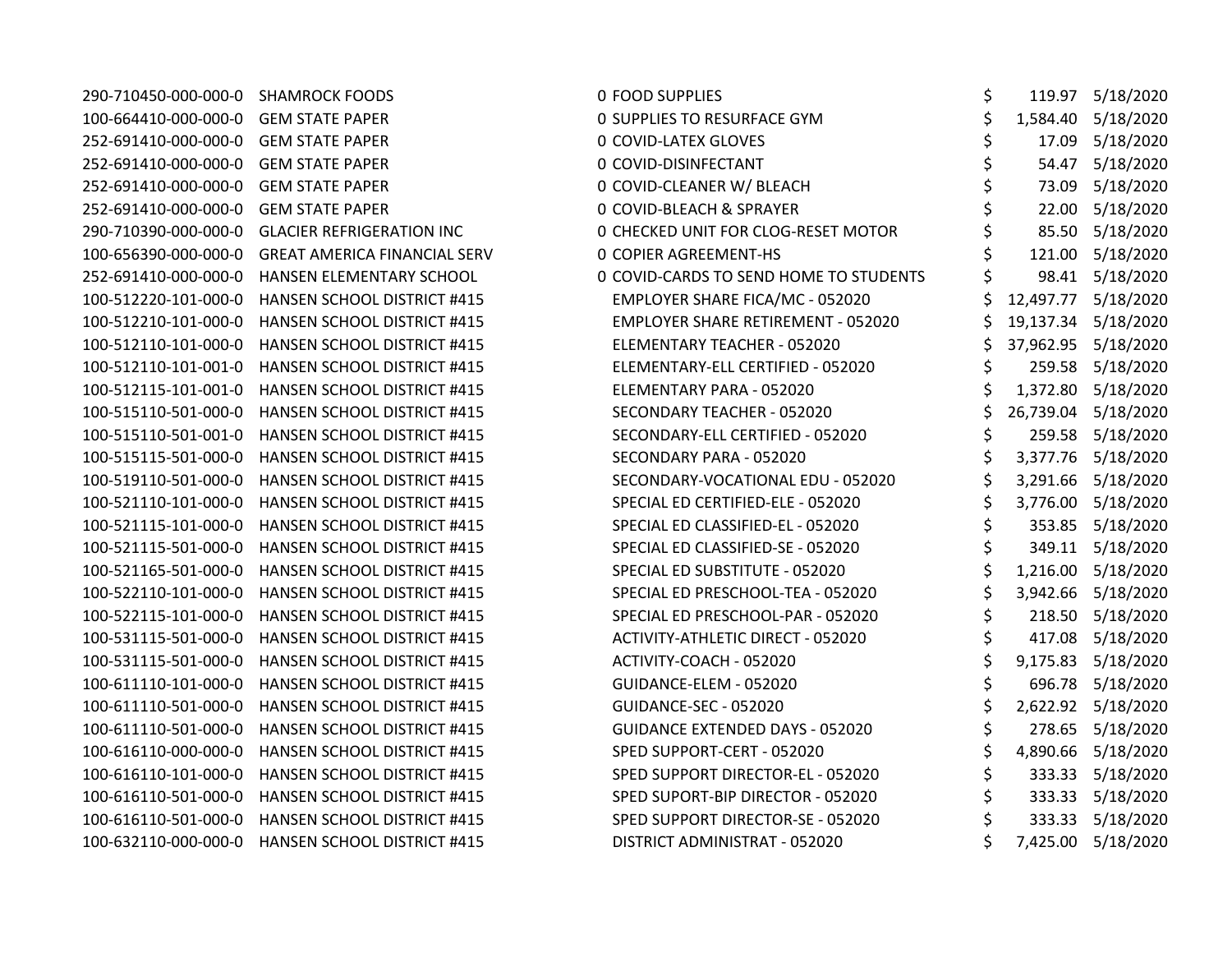| 100-632115-000-000-0 | HANSEN SCHOOL DISTRICT #415        | <b>GUEST TEACHER COORDINATO - 052020</b> | \$             | 1,500.00 5/18/2020 |
|----------------------|------------------------------------|------------------------------------------|----------------|--------------------|
| 100-641110-101-000-0 | <b>HANSEN SCHOOL DISTRICT #415</b> | ADMINISTRATION-ELEMENTAR - 052020        | \$             | 4,853.99 5/18/2020 |
| 100-641110-501-000-0 | HANSEN SCHOOL DISTRICT #415        | ADMINISTRATION-SECONDARY - 052020        | \$             | 5,215.94 5/18/2020 |
| 100-641115-101-000-0 | HANSEN SCHOOL DISTRICT #415        | ADMIN ASSISTANT-ELEMENTA - 052020        | \$             | 964.93 5/18/2020   |
| 100-641115-501-000-0 | HANSEN SCHOOL DISTRICT #415        | ADMIN ASSISTANT-SEC - 052020             | \$             | 1,428.00 5/18/2020 |
| 100-651115-000-000-0 | HANSEN SCHOOL DISTRICT #415        | <b>BUSINESS OPERATION - 052020</b>       | \$             | 3,332.60 5/18/2020 |
| 100-661115-000-000-0 | HANSEN SCHOOL DISTRICT #415        | BUILDING CARE - 052020                   | \$             | 4,391.56 5/18/2020 |
| 100-664115-000-000-0 | HANSEN SCHOOL DISTRICT #415        | <b>BUILDING MAINT - 052020</b>           | \$<br>4,255.04 | 5/18/2020          |
| 100-665115-000-000-0 | HANSEN SCHOOL DISTRICT #415        | <b>GROUNDS - 052020</b>                  | \$<br>272.00   | 5/18/2020          |
| 100-681115-000-000-0 | HANSEN SCHOOL DISTRICT #415        | TRANSPORTATION-SUPERVISO - 052020        | \$             | 901.20 5/18/2020   |
| 100-681115-000-001-0 | HANSEN SCHOOL DISTRICT #415        | TRANSPORTATION-MECHANIC - 052020         | \$             | 733.20 5/18/2020   |
| 100-681115-000-002-0 | HANSEN SCHOOL DISTRICT #415        | TRANSPORTATION- PUPIL TR - 052020        | \$<br>2,386.44 | 5/18/2020          |
| 100-681115-000-005-0 | HANSEN SCHOOL DISTRICT #415        | TRANSPORTATION-OTHER - 052020            | \$             | 225.50 5/18/2020   |
| 100-681115-000-006-0 | HANSEN SCHOOL DISTRICT #415        | TRANSPORTATION-OFFICE - 052020           | \$             | 212.71 5/18/2020   |
| 243-519110-501-000-0 | HANSEN SCHOOL DISTRICT #415        | SECONDARY-CTE-AG - 052020                | \$             | 666.66 5/18/2020   |
| 246-515110-501-000-0 | HANSEN SCHOOL DISTRICT #415        | SAFE & DRUG FREE - 052020                | \$             | 333.33 5/18/2020   |
| 251-512110-101-000-0 | HANSEN SCHOOL DISTRICT #415        | TITLE I-CERTIFIED - 052020               | \$             | 4,801.54 5/18/2020 |
| 251-512115-101-000-0 | HANSEN SCHOOL DISTRICT #415        | TITLE I-CLASSIFIED - 052020              | \$<br>2,307.65 | 5/18/2020          |
| 251-611110-101-000-0 | HANSEN SCHOOL DISTRICT #415        | TITLE I-COUNSELOR - 052020               | \$             | 805.28 5/18/2020   |
| 253-512110-101-000-0 | HANSEN SCHOOL DISTRICT #415        | MIGRANT C CERTIFIED ELEM - 052020        | \$             | 582.75 5/18/2020   |
| 253-512115-101-000-0 | HANSEN SCHOOL DISTRICT #415        | MIGRANT C-CLASSIFIED ELE - 052020        | \$             | 537.75 5/18/2020   |
| 253-515110-501-000-0 | HANSEN SCHOOL DISTRICT #415        | MIGRANT C CERTIFIED SEC - 052020         | \$             | 582.75 5/18/2020   |
| 257-521115-101-000-0 | HANSEN SCHOOL DISTRICT #415        | IDEA PART B-CLASSIFIED E - 052020        | \$             | 2,005.15 5/18/2020 |
| 257-521115-501-000-0 | HANSEN SCHOOL DISTRICT #415        | IDEA PART B CLASSIFIED S - 052020        | \$             | 1,400.65 5/18/2020 |
| 258-522115-101-000-0 | HANSEN SCHOOL DISTRICT #415        | IDEA PART B PRESCHOOL - 052020           | \$             | 494.00 5/18/2020   |
| 261-515115-501-000-0 | HANSEN SCHOOL DISTRICT #415        | TITLE IV-CLASSIFIED - 052020             | \$             | 483.75 5/18/2020   |
| 262-512110-101-000-0 | HANSEN SCHOOL DISTRICT #415        | RURAL EDUC CERTFIED-ELEM - 052020        | \$             | 556.25 5/18/2020   |
| 262-512115-101-000-0 | HANSEN SCHOOL DISTRICT #415        | RURAL EDUC CLASSIFIED-EL - 052020        | \$<br>237.50   | 5/18/2020          |
| 262-515110-501-000-0 | HANSEN SCHOOL DISTRICT #415        | RURAL EDUC CERTEFIED SEC - 052020        | \$             | 556.25 5/18/2020   |
| 273-512110-101-000-0 | HANSEN SCHOOL DISTRICT #415        | 21st CENTURY GRANT-CERTI - 052020        | \$             | 43.75 5/18/2020    |
| 273-512115-101-000-0 | HANSEN SCHOOL DISTRICT #415        | 21st CENTURY GRANT DIREC - 052020        | \$             | 2,834.52 5/18/2020 |
| 283-515115-501-000-0 | HANSEN SCHOOL DISTRICT #415        | GEAR UP-CLASSIFIED - 052020              | \$             | 4,000.00 5/18/2020 |
| 290-710115-000-000-0 | HANSEN SCHOOL DISTRICT #415        | SCHOOL LUNCH - 052020                    | \$<br>4,635.73 | 5/18/2020          |
| 100-664410-000-000-0 | HOME DEPOT CREDIT SERV             | 0 SUPPLIES TO DO REPAIRS IN GYM          | \$             | 243.82 5/18/2020   |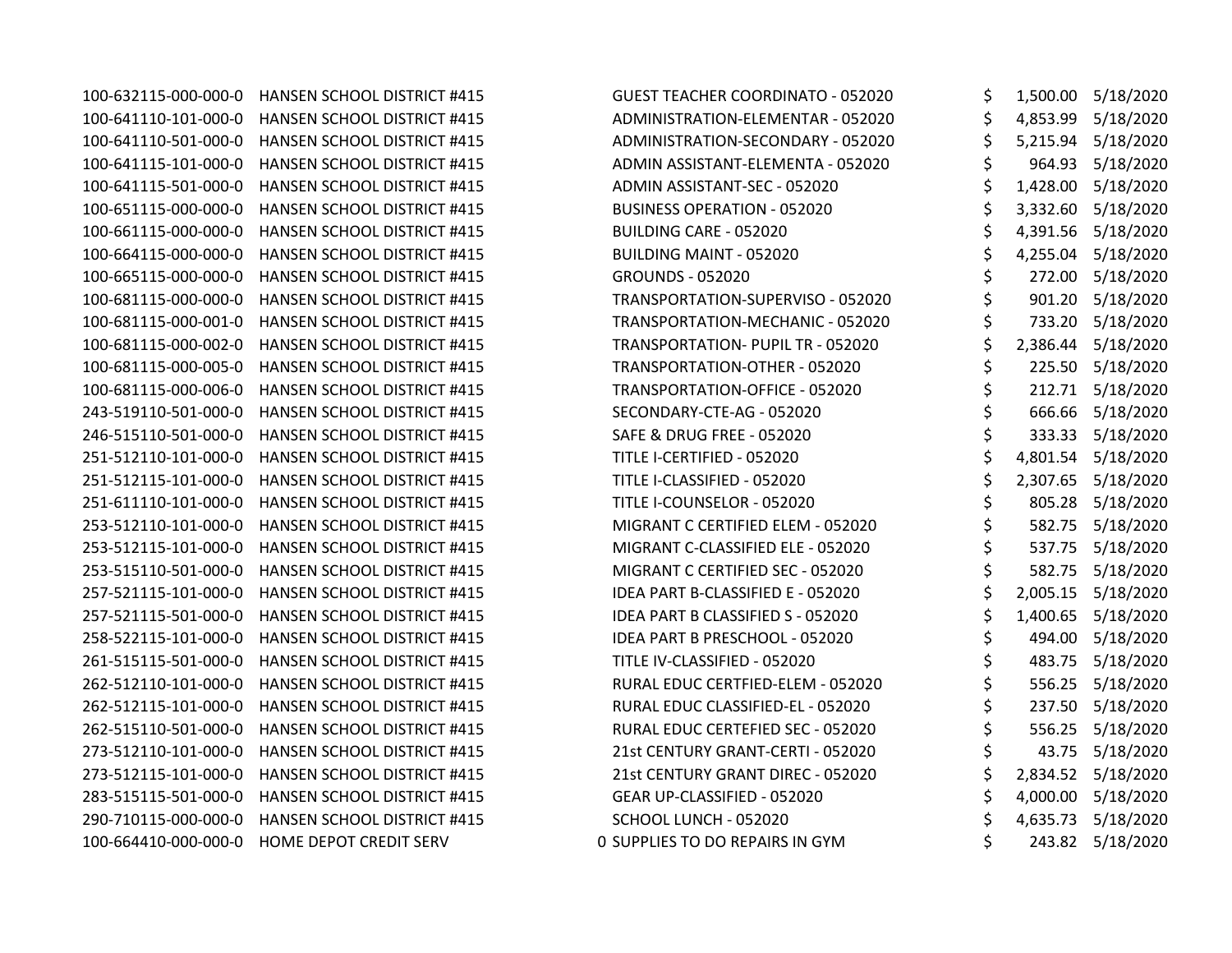|                                        | 100-621390-501-001-0 IDAHO DIGITAL LEARNING  | <b>0 KEYBOARDING FOR NEW STUDENTS</b>       | \$ | 60.00 5/18/2020     |
|----------------------------------------|----------------------------------------------|---------------------------------------------|----|---------------------|
| 100-661330-101-001-0 IDAHO POWER       |                                              | <b>0 ELEMENTARY</b>                         | \$ | 2,206.27 5/18/2020  |
| 100-661330-101-001-0 IDAHO POWER       |                                              | 0 PRESCHOOL                                 | \$ | 36.04 5/18/2020     |
| 100-661330-101-001-0 IDAHO POWER       |                                              | <b>0 FOOTBALL FIELD</b>                     |    | 5.14 5/18/2020      |
| 100-661330-501-001-0                   | <b>IDAHO POWER</b>                           | 0 JR/SR HIGH                                | \$ | 1,249.79 5/18/2020  |
| 100-663330-000-000-0                   | <b>IDAHO POWER</b>                           | 0 SOUTH MODULAR                             | \$ | 16.44 5/18/2020     |
| 100-665330-000-000-0                   | <b>IDAHO POWER</b>                           | <b>0 IRRIGATION</b>                         | \$ | 18.38 5/18/2020     |
| 100-661330-101-002-0                   | <b>INTERMOUNTAIN GAS</b>                     | 0 ELEM                                      | \$ | 278.08 5/18/2020    |
| 100-661330-101-002-0                   | <b>INTERMOUNTAIN GAS</b>                     | 0 PRESCHOOL                                 |    | 69.02 5/18/2020     |
| 100-661330-501-002-0                   | <b>INTERMOUNTAIN GAS</b>                     | 0 AG BLDG                                   |    | 218.52 5/18/2020    |
| 100-661330-501-002-0                   | <b>INTERMOUNTAIN GAS</b>                     | 0 JR/SR HIGH                                | \$ | 1,117.41 5/18/2020  |
| 100-663330-000-002-0                   | <b>INTERMOUNTAIN GAS</b>                     | 0 NEW GYM                                   | \$ | 125.64 5/18/2020    |
| 100-641410-501-002-0                   | <b>KELLY KAYLA</b>                           | 0 LUNCH FOR ADMIN ASSISTANTS                |    | 55.88 5/18/2020     |
|                                        | 290-710450-000-000-0 M GOLD BOISE DEAN DAIRY | 0 MILK                                      | \$ | 2,143.59 5/18/2020  |
| 100-632390-000-000-0                   | <b>MSBT LAW</b>                              | 0 PROFESSIONAL SERVICES                     |    | 280.00 5/18/2020    |
| 245-656390-000-001-0                   | POWERSCHOOL GROUP LLC                        | 0 FY21 SIS MAINTENANCE & SUPPORT            | \$ | 2,352.90 5/18/2020  |
| 100-616310-101-000-0                   | PRIMARY THERAPY SOURCE                       | 0 OCCUPATIONAL THERAPY                      | \$ | 776.25 5/18/2020    |
| 100-616310-501-000-0                   | PRIMARY THERAPY SOURCE                       | <b>0 PHYSICAL THERAPY</b>                   |    | 776.25 5/18/2020    |
| 100-621310-501-000-0                   | <b>RIFE JAMES</b>                            | 0 1/2 TUITION FOR ALTERNATIVE AUTHORIZATION | \$ | 2,455.00 5/18/2020  |
| 100-664390-000-000-0 ROTO-ROOTER       |                                              | 0 LUNCHROOM SINK CLOGGED                    | \$ | 212.00 5/18/2020    |
| 100-664410-000-000-0 SELECT SOURCE INC |                                              | <b>0 SUPPLIES FOR REPAIRS</b>               | Ś  | 104.74 5/18/2020    |
| 100-665410-000-000-0 SELECT SOURCE INC |                                              | <b>0 PARTS TO REPAIR TANK SPRAYER</b>       |    | 20.94 5/18/2020     |
|                                        | 100-681310-000-000-0 ST. LUKES HEALTH SYSTEM | 0 DRIVER DRUG SCREEN                        |    | 45.00 5/18/2020     |
| 100-656390-000-000-0 TEK-HUT           |                                              | <b>0 INTERNET SERVICE</b>                   |    | 1,725.00 5/18/2020  |
|                                        | 100-665410-000-000-0 THE SPRINKLER SHOP INC  | O REPAIR PARTS FOR SPRINKLER SYSTEM         | \$ | 100.22 5/18/2020    |
| 100-665410-000-000-0                   | THE SPRINKLER SHOP INC                       | <b>0 SPRINKLER PARTS</b>                    |    | 314.15 5/18/2020    |
| 100-665410-000-000-0                   | THE SPRINKLER SHOP INC                       | <b>0 SPRINKLER PARTS</b>                    | Ś  | 4.35 5/18/2020      |
| 290-710450-000-000-0                   | <b>TOOLS FOR SCHOOLS</b>                     | <b>0 FOOD SUPPLIES</b>                      | \$ | 5,701.40 5/18/2020  |
| 100-632390-000-000-0 VERIZON WIRELESS  |                                              | <b>0 CELL PHONES</b>                        |    | 80.10 5/18/2020     |
| 252-656410-000-000-0 VISA              |                                              | 0 ZOOM MONTHLY CHARGE                       | \$ | 44.97 5/18/2020     |
| 252-656410-000-000-0                   | <b>DiscTECH</b>                              | 22179 COVID-2.5" HDD FOR PE2970             | \$ | 99.00 5/18/2020     |
| 252-656410-000-000-0                   | <b>DiscTECH</b>                              | 22179 COVID-3.5" HDD SAS FOR POWEREDGE      |    | 129.00 5/18/2020    |
| 252-656410-000-000-0                   | <b>DiscTECH</b>                              | 22179 COVID-SHIPPING                        |    | 14.22 5/18/2020     |
|                                        | 424-681560-000-000-0 PNC EQUIPMENT FINANCE   | 21905 77 PASSENGER BUS                      |    | 15,133.10 5/18/2020 |